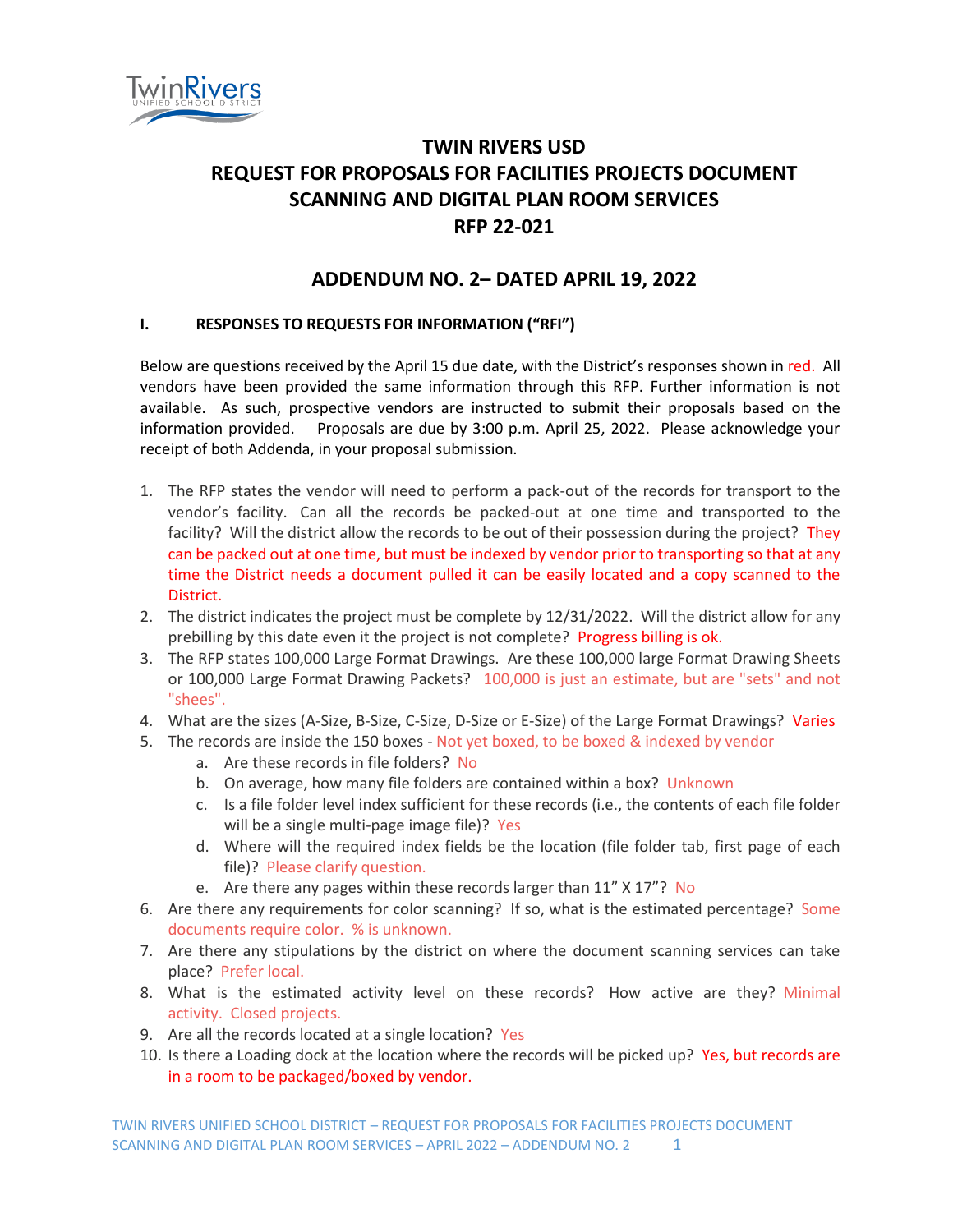- 11. The district mentioned the return of hard copies or shredding. Can the district confirm which documents need to be returned and which documents need to be destroyed? Documents will not need to be returned. Vendor will destroy up on acceptance by District of scanned documents.
- 12. Please confirm the due date April 21 or April 25 (RFP page 6)? This is done. An Addendum was issued Thurs. 4/14.
- 13. Can bidders use DocuSign on forms? Yes
- 14. Given the information requested in the RFP, a 5-page limitation is difficult to work within. Would the District consider expanding the page limitation to 15 pages? The District will accept 10 pages maximum. Please do not submit marketing material or brochures.
- 15. Will the District or the vendor be responsible to provide boxes? Vendor
- 16. Will the District provide data files containing the index fields to be populated? No
- 17. Can vendors remove all documents to be scanned at once? They can be packed out at one time, but must be indexed by vendor prior to transporting so that at any time the District needs a document pulled it can be easily located and a copy scanned to the District.
- 18. What is the volume of documents to be securely shredded? Unknown
- 19. Is there an existing system used to view images? No existing system. What output format is required? jpg and pdf
- 20. Regarding specialized services:
	- . How many users will require access to the platform? How many concurrent users? # of users unknown as all design team and contractors will have access.
	- What is the contract length specific to the digital platform? Contract awards are typically up to 3 years. Possibly renewable for another 2 years - all terms at District's option.
	- **•** Are there images from past document imaging projects that are expected to be imported into this new DMS system? If yes what is the volume? Who will be responsible for upload/migration tasks? Volume unknown. District to upload.
- 10. Regarding the "ability to order prints directly from document storage system and have delivered to specific location" requirement:
	- **Please confirm is this public access to request document sets? Yes**
	- . If public access is in scope, how many public users are anticipated? Unknown typical construction bid could have 20-25
	- Please provide detail regarding "delivered to a specific location." Delivery address could be the District, architect or contractor.
	- If applicable, please explain how the District will handle payments for this type of service. Requestor to be billed, unless authorized by District to be paid by District
- 11. Has the District previewed or demo'd any digital storage solutions prior to RFP release? If yes, which ones? SkySite and DocuDoc
- 12. Would the District be willing to provide a standardized pricing grid or format to be used by all bidders? The use of standardized unit pricing will prove helpful with District evaluation/scoring. No, this is not available. This is a request for proposals for services; pricing is one factor in evaluation of proposals, along with other criteria, laid out in Sec. VI of the RFP.
- 13. Is there an incumbent already doing this work? If there is an incumbent, can you attach the existing contract? ARC does document reproduction, but this RFP increases the scope and identifies additional District needs.